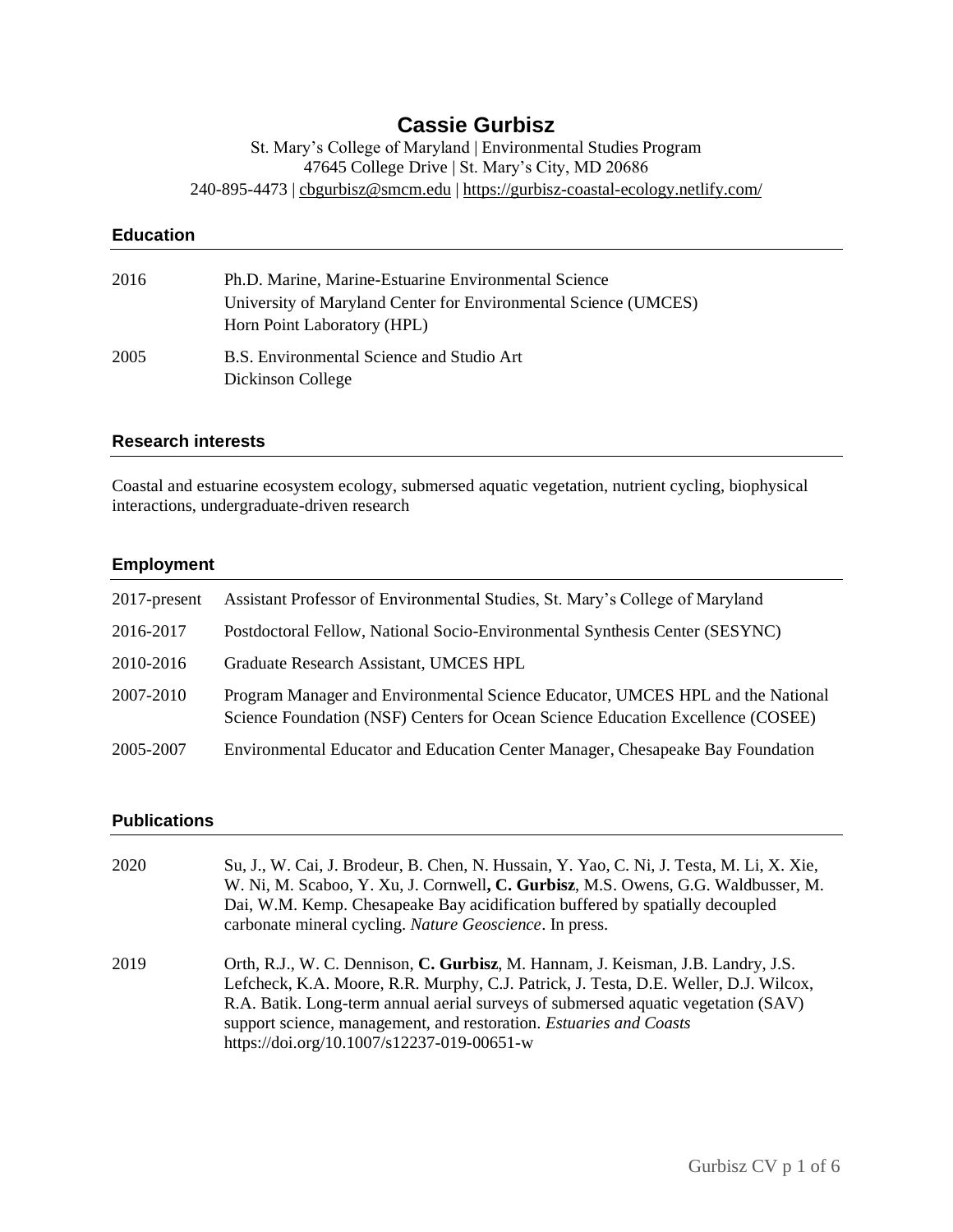| 2018 | Lefcheck, J.S., R.J. Orth, W.C. Dennison, D.J. Wilcox, R.R. Murphy, J. Keisman, C.<br>Gurbisz, M. Hannam, J.B. Landry, K.A. Moore, C.J. Patrick, J. Testa, D.W. Weller, R.A.<br>Batiuk. Long-term nutrient reductions lead to the unprecedented recovery of a temperate<br>coastal region. Proceedings of the National Academy of Sciences 115(14): 358-3662 |
|------|--------------------------------------------------------------------------------------------------------------------------------------------------------------------------------------------------------------------------------------------------------------------------------------------------------------------------------------------------------------|
| 2017 | Orth, R.J., W.C. Dennison, J.S. Lefcheck, C. Gurbisz, M. Hannam, J. Keisman, J.B.<br>Landry, K.A. Moore, R.R. Murphy, C.J. Patrick, J. Testa, D.E. Weller, D.J. Wilcox.<br>Submersed aquatic vegetation in Chesapeake Bay: Sentinel species in a changing world.<br>BioScience 67(8): 698-712                                                                |
| 2017 | Gurbisz, C., W.M. Kemp, J. Cornwell, L. Sanford, M. Owens, D. Hinkle. Interactive<br>effects of physical and biogeochemical feedback processes in a large submersed plant<br>bed. Estuaries and Coasts. 40(6): 1626-1641                                                                                                                                     |
| 2017 | Wainger, L., D. Secor, C. Gurbisz, P. Glibert, W.M. Kemp, E. Houde, J. Richkus, M.<br>Barber. Resilience indicators support valuation of estuarine ecosystem restoration under<br>climate change. <i>Environmental Health and Sustainability</i> . 3(4): 1-19                                                                                                |
| 2016 | Gurbisz, C., W.M. Kemp, L. Sanford, R.J. Orth. Mechanisms of storm-related loss and<br>resilience in a large submersed plant bed. Estuaries and Coasts. 39(4): 951-966                                                                                                                                                                                       |
| 2014 | Gurbisz, C. and W.M. Kemp. Unexpected resurgence of a large submersed plant bed in<br>upper Chesapeake Bay: Analysis of time series data. Limnology and Oceanography.<br>59(2): 482-494                                                                                                                                                                      |
| 2012 | Murray, L. and C. Gurbisz. Learning science through research. Journal of Information<br>Technology and Application in Education. 1(3): 105-107                                                                                                                                                                                                               |
| 2012 | Murray, L., C. Gurbisz, D. Gibson, J. Woerner, T. Carruthers. Collaborative partnerships<br>help bridge the gap between science and education. Eos, Transactions American<br>Geophysical Union. 94(49): 510-511                                                                                                                                              |
| 2011 | Gurbisz, C., Murray, L., Hinkle, D., Crump, B. Invisible world: Exploring microscopic<br>life. Green Teacher. 92: 28-30                                                                                                                                                                                                                                      |
| 2010 | Testa, J., C. Gurbisz, L. Murray, L. Gray, J. Bosch, C. Burrell, and W.M. Kemp.<br>Investigating dead zones in aquatic ecosystems: Surfacing a mystery of the deep. The<br>Science Teacher. 77(2): 27-32                                                                                                                                                     |
| 2009 | Ksiazek, K., K. McGlathery, L. Reynolds, A. Schwartzchild, C. Wilkerson, T. Carruthers,<br>C. Gurbisz, J. Woerner, L. Murray. Learning about coastal trends: What is the story with<br>seagrasses? Science Activities. 47(2): 27-31                                                                                                                          |

# **Grants and fellowships**

2021 Maryland Department of Natural Resources, "Oyster spat recruitment study 2021" \$7,471 Principal Investigator 4/15/2021-1/31/2022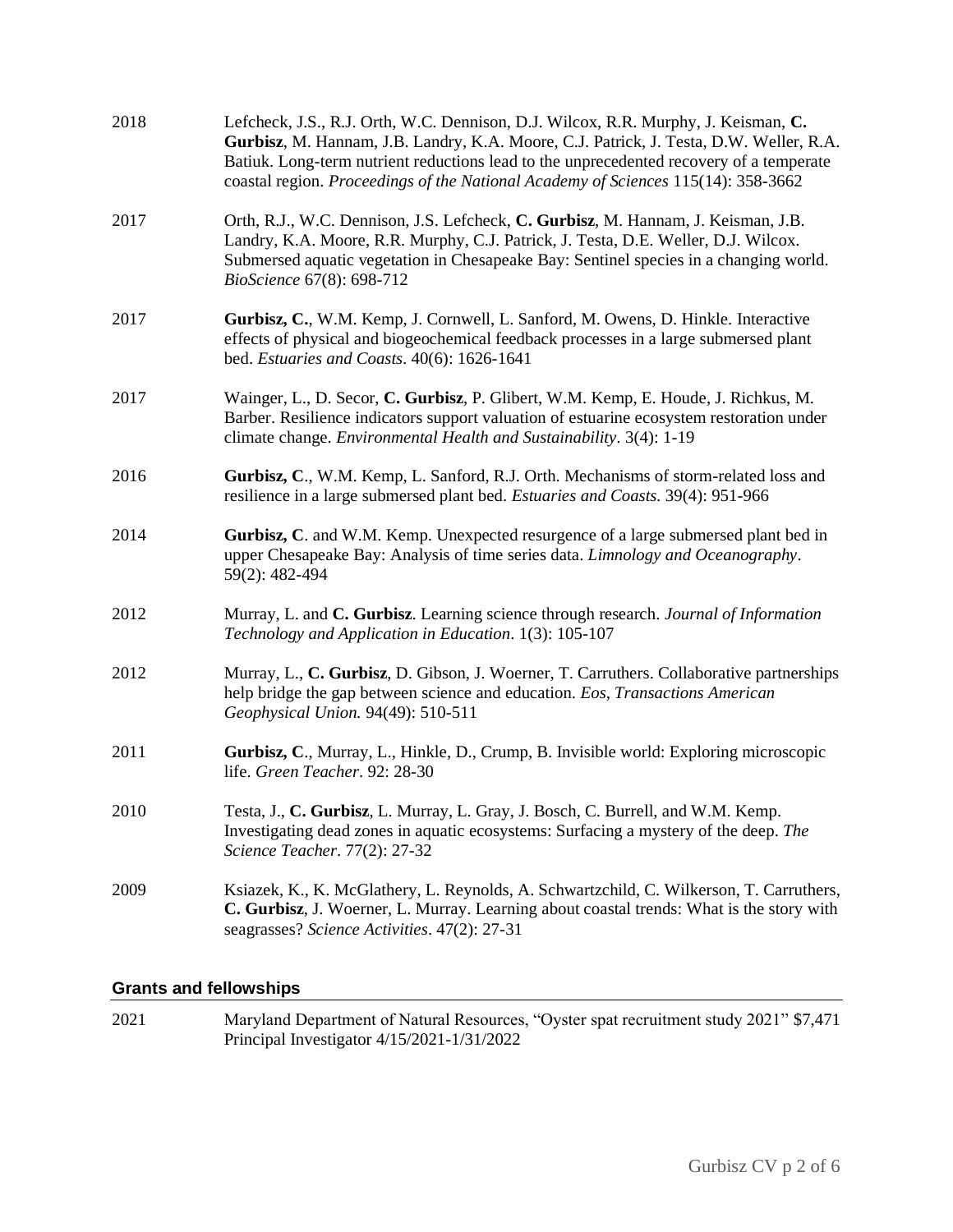| 2020 | Chesapeake Bay Trust, "Development of technical guidance manual and outreach<br>materials for small-scale submerged aquatic vegetation restoration in Chesapeake Bay<br>and its tidal tributaries" $$8,431$ Co-Investigator. $3/1/2020 - 1/31/2022$ |  |
|------|-----------------------------------------------------------------------------------------------------------------------------------------------------------------------------------------------------------------------------------------------------|--|
| 2020 | Maryland Sea Grant, "Effects of oyster aquaculture on submersed aquatic vegetation<br>(SAV) habitat" \$142,722 Principal Investigator. $2/1/2020 - 1/31/2022$                                                                                       |  |
| 2020 | Maryland Department of Natural Resources, "Oyster spat recruitment study 2020" \$7,242<br>Principal Investigator $4/1/2020 - 12/30/2020$                                                                                                            |  |
| 2020 | St. Mary's College of Maryland Faculty Development Award \$2,068                                                                                                                                                                                    |  |
| 2019 | Maryland Department of Natural Resources, "Oyster spat recruitment study 2019" \$5,000<br>Principal Investigator $5/28/2019 - 11/31/2019$                                                                                                           |  |
| 2019 | St. Mary's College of Maryland Faculty Development Award \$1,500                                                                                                                                                                                    |  |
| 2018 | St. Mary's College of Maryland Faculty Development Award \$1,300                                                                                                                                                                                    |  |
| 2018 | Maryland Sea Grant, "Response of SAV beds in upper Chesapeake Bay to the 2018<br>Susquehanna River flood" \$1,843 Co-Investigator. 8/2018-8/2019                                                                                                    |  |
| 2018 | Maryland Sea Grant, "Quantifying nutrient sequestration in Chesapeake Bay submersed<br>aquatic vegetation (SAV) beds" \$144,239. Principal Investigator. 2/2018-2/2020                                                                              |  |
| 2016 | SESYNC/NSF Long-Term Ecological Research (LTER) Postdoctoral Fellowship                                                                                                                                                                             |  |
| 2014 | Concordia Foundation Graduate Research Fellowship                                                                                                                                                                                                   |  |
| 2011 | Maryland Sea Grant Graduate Research Fellowship                                                                                                                                                                                                     |  |
| 2010 | Horn Point Graduate Research Fellowship                                                                                                                                                                                                             |  |

# **Invited talks**

| 2020 | SAV-aquaculture interactions in Chesapeake Bay. US EPA Chesapeake Bay Program<br>Goal Implementation Team Chairs Meeting. 3 June 2020                                                                                                                                                              |
|------|----------------------------------------------------------------------------------------------------------------------------------------------------------------------------------------------------------------------------------------------------------------------------------------------------|
| 2018 | Status and Trends of Submersed Aquatic Vegetation (SAV) in Chesapeake Bay: A<br>Synthesis. Chesapeake Bay Modeling Symposium SAV Recovery Panel. 13 June,<br>Annapolis, MD                                                                                                                         |
| 2018 | Coastal restoration and resilience: Case studies of salt marsh and submersed aquatic<br>vegetation ecosystem dynamics. University of Maryland Center for Environmental<br>Science Chesapeake Biological Laboratory, 25 April, Solomons, MD                                                         |
| 2016 | SAV trends and processes inferred through analysis of monitoring data. Chesapeake Bay<br>Program Principal Investigator Workshop: Monitoring changes in the upper Chesapeake<br>Bay resulting from lower Susquehanna River/Conowingo Dam nutrient and sediment<br>reduction actions. Annapolis, MD |
| 2016 | Resilience of the Susquehanna Flats SAV bed to flood events. Chesapeake Bay Program<br>Scientific and Technical Advisory Committee Workshop: Conowingo infill influence on<br>Chesapeake water quality. Annapolis, MD                                                                              |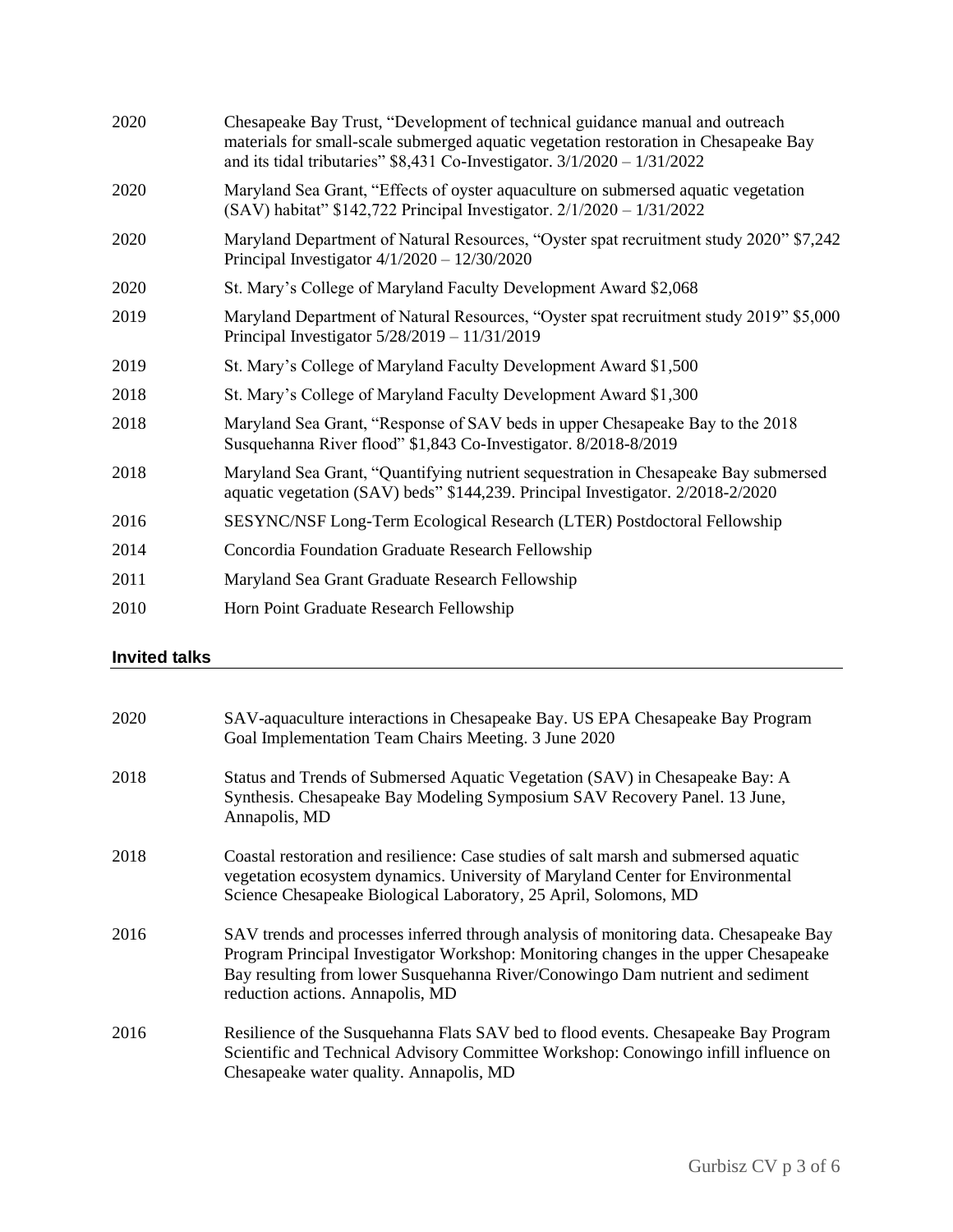| 2015 | Investigating change in an underwater plant ecosystem. Salisbury University Department<br>of Biology, Salisbury, MD                                     |
|------|---------------------------------------------------------------------------------------------------------------------------------------------------------|
| 2015 | Unexpected resurgence of the Susquehanna Flats SAV bed: Analysis of time series data.<br>Chesapeake Bay Program Modeling Workgroup, Annapolis, MD       |
| 2012 | Potential impacts of Tropical Storm Lee on submersed plants at Susquehanna Flats. Horn<br>Point Laboratory Rapid Response Storm Workshop, Cambridge, MD |

## **Conference presentations**

| 2020 | SAV-aquaculture interactions in Chesapeake Bay, Maryland. Chesapeake Community<br>Research Symposium, 9 Jun 2020                                                                                                             |
|------|------------------------------------------------------------------------------------------------------------------------------------------------------------------------------------------------------------------------------|
| 2019 | How much does recovering submersed aquatic vegetation modulate estuarine nutrient and<br>carbon flows? Coastal and Estuarine Research Federation, 4 Nov, Mobile, AL                                                          |
| 2018 | Landscape-scale marsh dynamics in an Atlantic barrier island system. Ecological Society<br>of America, 7 Aug, New Orleans, LA                                                                                                |
| 2017 | Inflection points in Chesapeake Bay submersed aquatic vegetation research: Recent<br>progress and future potential. Coastal and Estuarine Research Federation, 1 Nov,<br>Providence, RI                                      |
| 2015 | Gurbisz, C, W. M. Kemp, L. Sanford, J. Cornwell, M. Owens, D. Hinkle. Feedbacks as a<br>resilience mechanism in submersed plant beds. Coastal and Estuarine Research<br>Federation, Portland, OR                             |
| 2015 | Gurbisz, C. and W. M. Kemp. Role of feedback processes in estuarine submersed plant<br>bed dynamics. Ecological Society of America, Baltimore, MD                                                                            |
| 2015 | Gurbisz, C., W. M. Kemp, L. Sanford, J. Cornwell, M. Owens, D. Hinkle. Biophysical<br>interactions in a large submersed plant bed and implications for resilience. Atlantic<br>Estuarine Research Society, Atlantic City, NJ |
| 2014 | Gurbisz, C. and W. M. Kemp. Quantifying resilience from empirical data. Atlantic<br>Estuarine Research Society, Ocean City, MD                                                                                               |
| 2013 | Gurbisz, C., W. M. Kemp, J. Cornwell, N. Nidzieko, and L. Sanford. Biophysical<br>interactions in a large submersed plant bed in Chesapeake Bay. Coastal and Estuarine<br>Research Federation, San Diego, CA                 |
| 2013 | Gurbisz, C. and W. M. Kemp. Impact of extreme weather on a large submersed plant bed<br>in Chesapeake Bay. Atlantic Estuarine Research Society, Williamsburg, VA                                                             |
| 2013 | Gurbisz, C. and W. M. Kemp. Impact of extreme weather on a large submersed plant bed<br>in Chesapeake Bay: Analysis of time series data. American Society of Limnology and<br>Oceanography, New Orleans, LA                  |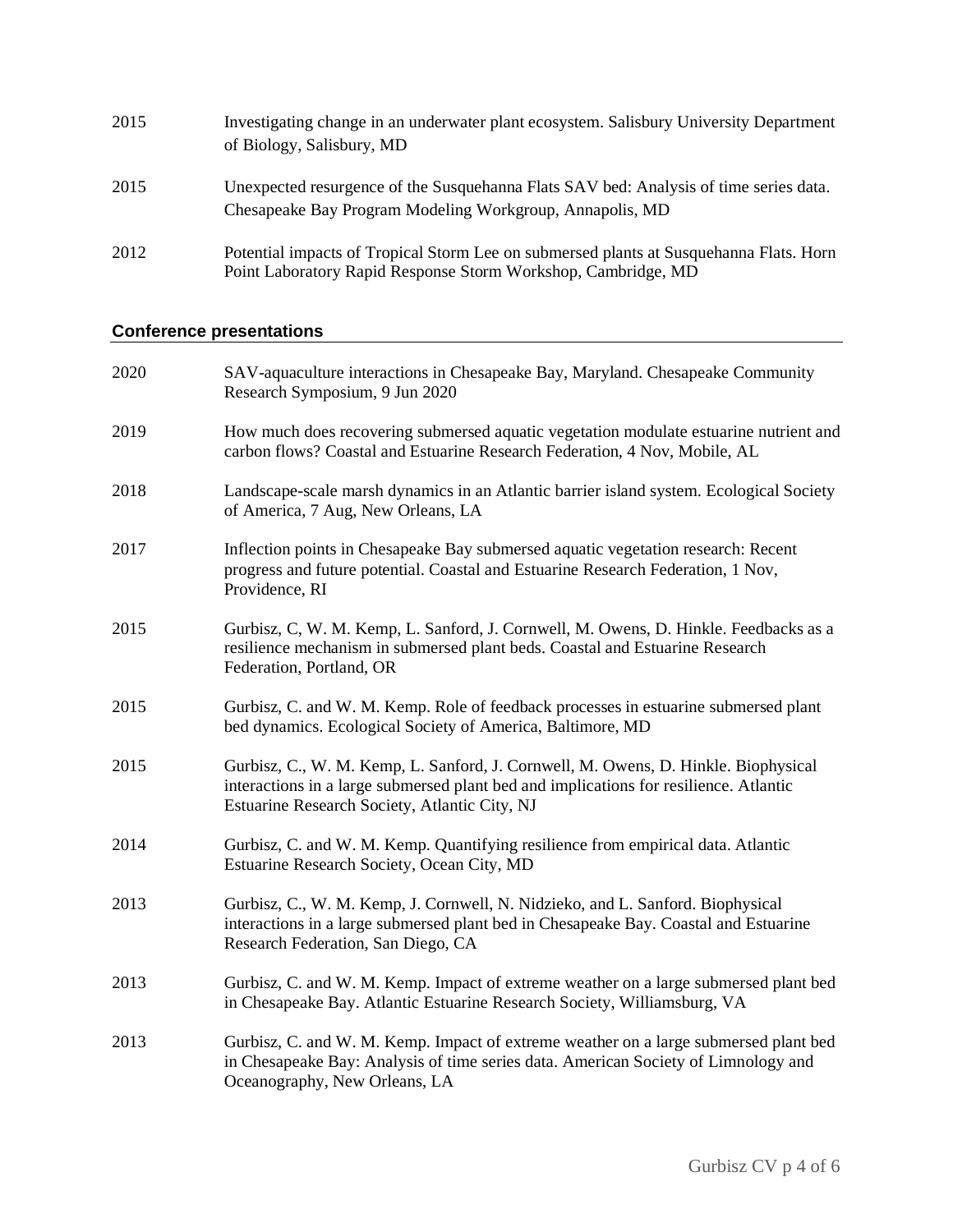| 2011 | Gurbisz, C. and W. M. Kemp. Unexpected resurgence of a submersed plant bed in<br>Chesapeake Bay: Analysis of time series data. Coastal and Estuarine Research Federation<br>meeting, Daytona Beach, FL                                                           |
|------|------------------------------------------------------------------------------------------------------------------------------------------------------------------------------------------------------------------------------------------------------------------|
| 2010 | Gurbisz, C., L. Murray, D. Gibson, M. Leandre, T. Carruthers, and J. Woerner. Building<br>awareness of trends in coastal science through scientist-educator partnerships. American<br>Society of Limnology and Oceanography Ocean Sciences Meeting, Portland, OR |

### **Teaching**

#### **St. Mary's College of Maryland Environmental Studies Program**

Introduction to Environmental Studies (Fall 2017, Spring 2018, Fall 2018, Spring 2019, Fall 2020) Environmental Studies Keystone Seminar (Fall 2017, Fall 2021) Introduction to Environmental Science with lab (Spring 2018, Spring 2019, Fall 2019) Chesapeake Bay Science and Management (Spring 2018, Fall 2018) Climate Change by the Numbers (Spring 2019) Environmental Field Research Methods (Fall 2019) Environmental Studies Senior Capstone Course (Spring 2020, Spring 2021)

#### **University of Maryland Center for Environmental Science**

Data Graphics in R (Spring 2017)

#### **Student mentoring**

#### **Undergraduate Independent study**

Tyson Johnson, Evan Kostelecky (Summer 2021) Ellyse Sutliff, Lindsey Stevenson (Spring 2020) Victoria Lusk (Spring 2019) Meghan Petenbrink, Sylvia Klein (Spring 2018)

#### **St. Mary's Senior Research Projects**

Dylan Powell, Tyler Scott, Isaac Hersh, Isaac Page, Chelsea English, Kajsa Newton (2018-2019) Amy Angeletti, James Beauregard, Simon Hoon, Victoria Lusk, Colleen McGuire, Ellyse Sutliff (2019- 2020)

Joe Furio, Dylan Goldsborough, Jacqueline Harriott, Mackenzie Malli, Julianna Parecco, Ben Stillson (2020-2021)

### **Service to profession**

#### **Peer reviewer**

Journals: *Marine Ecology Progress Series*, *Restoration Ecology*, *Ecological Applications, Estuaries and Coasts, Hydrobiologia, Gulf and Caribbean Research*

Funding agencies: Hudson River Foundation, US EPA Chesapeake Bay Program, DE Sea Grant, DE National Estuarine Research Reserve, SESYNC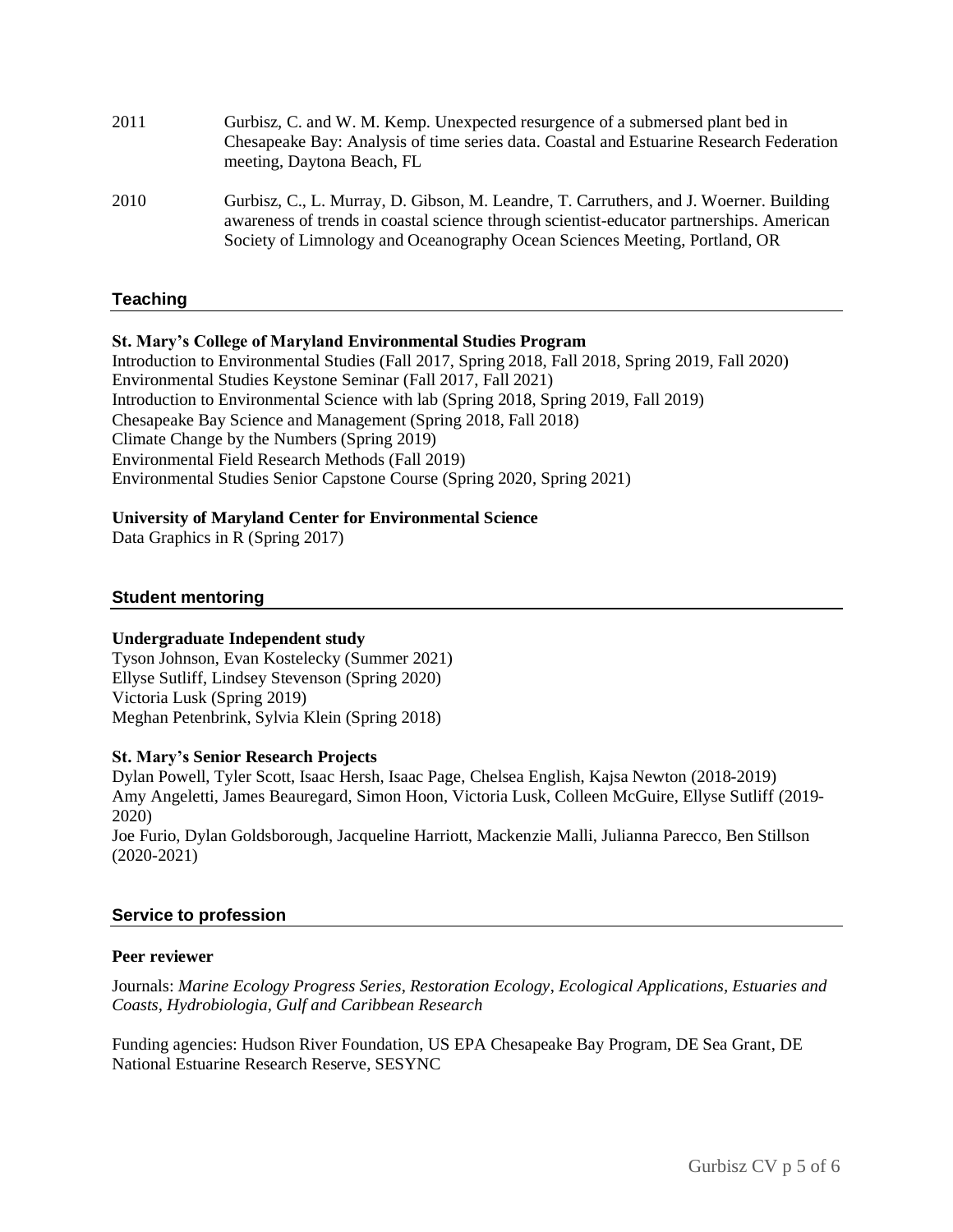# **Regional committees and working groups**

| 2020-present | Ecological Effects of Sea Level Rise Management Transition Advisory Group, MD<br>Department of Natural Resources                                                         |  |
|--------------|--------------------------------------------------------------------------------------------------------------------------------------------------------------------------|--|
| 2016-present | Submersed Aquatic Vegetation Monitoring Steering Committee, US EPA Chesapeake<br><b>Bay Program</b>                                                                      |  |
| 2010-present | Submerged Aquatic Vegetation Workgroup, US EPA Chesapeake Bay Program                                                                                                    |  |
| 2016-2019    | Submersed Aquatic Vegetation Synthesis Group, US EPA Chesapeake Bay Program                                                                                              |  |
|              | <b>Association leadership and membership</b>                                                                                                                             |  |
| 2018-present | Treasurer and Executive Board Member, Atlantic Estuarine Research Society                                                                                                |  |
| 2019; 2021   | Scientific Program Committee/Film Festival Co-Chair, Coastal and Estuarine Research<br>Federation                                                                        |  |
| 2015         | Session organizer (Feedback processes in coastal and estuarine ecosystems) Coastal and<br>Estuarine Research Federation Meeting, Portland, OR                            |  |
| 2015         | Field trip organizer and leader (Baltimore Harbor ecology and sailing trip), Ecological<br>Society of America Meeting, Baltimore, MD                                     |  |
| 2011-present | Member, American Society of Limnology and Oceanography, Coastal and Estuarine<br>Research Federation, Ecological Society of America, Atlantic Estuarine Research Society |  |

# **Campus service**

| $2021 -$     | <b>Faculty Senator</b>                          |
|--------------|-------------------------------------------------|
| 2020-present | Marine Science Program Steering Committee       |
| 2020-present | Applied Data Science Program Steering Committee |
| 2020-present | <b>Assessment Implementation Team</b>           |
| 2020-present | <b>Faculty Development Grant Committee</b>      |
|              |                                                 |

## **Media coverage**

| Chesapeake Bay Journal "Chesapeake's grasses hit hard by head, high flows in 2019"<br>$($ Jul 20 $)$                                                                  |
|-----------------------------------------------------------------------------------------------------------------------------------------------------------------------|
| Chesapeake Bay Journal "Scientists fear steep loss of Bay grasses lies ahead" (Aug 21)                                                                                |
| Chesapeake Bay Journal "Scientists waiting to see if record 2018 rainfall dampens Bay<br>recovery" (Jan 7)                                                            |
| Chesapeake Bay Journal "Washed away? Torrential rains threaten Bay restoration gains"<br>(Sep 4)                                                                      |
| Baltimore Sun, "As another surge of stormwater and pollution flows through Conowingo<br>Dam, scientists worry about impact on oysters, grasses" (cover story, Aug 16) |
|                                                                                                                                                                       |